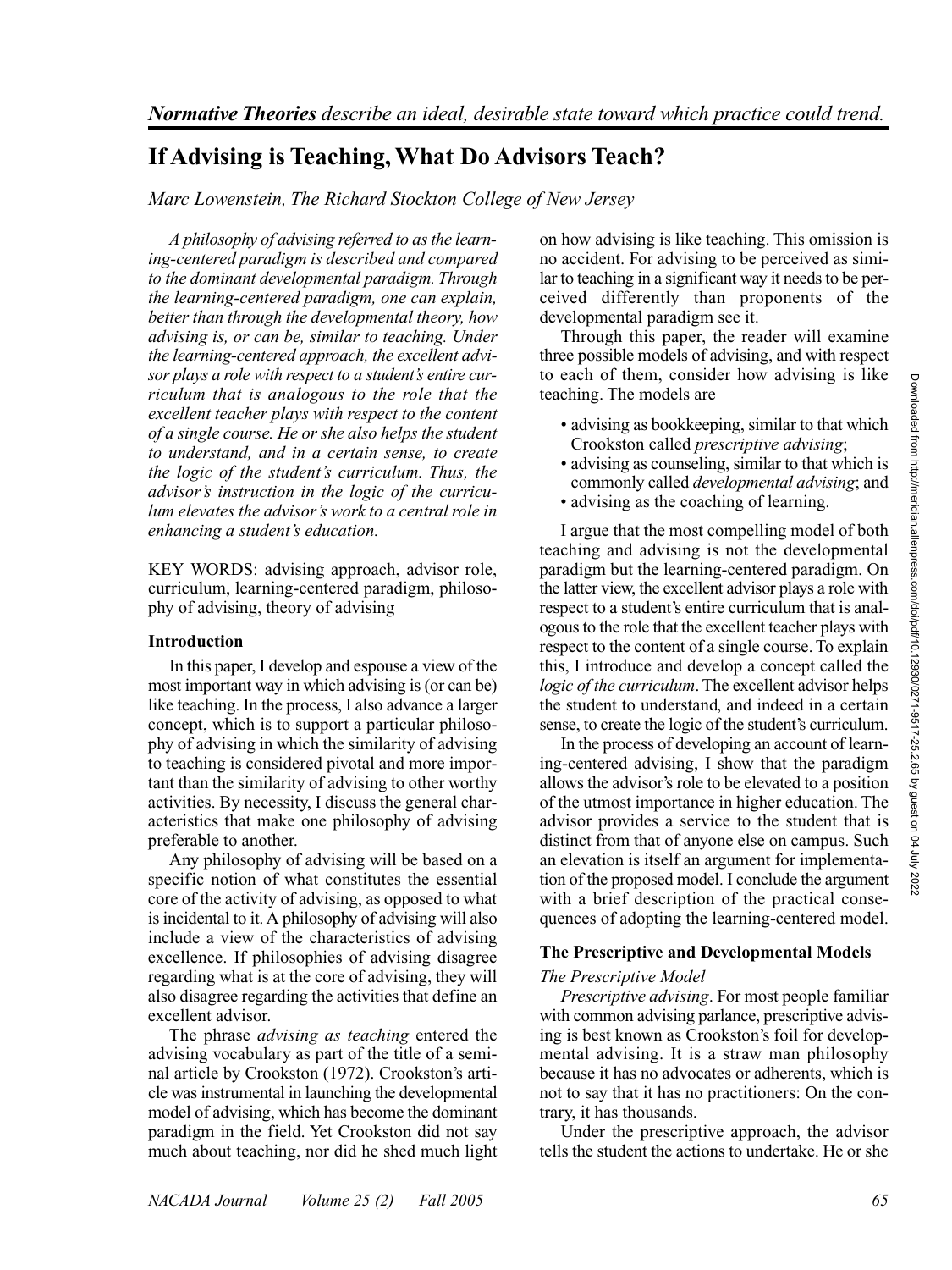### *Marc Lowenstein*

provides the student a list of rules and requirements. The student's responsibility is to observe (and preferably to learn) these edicts. The advisor, having provided the information, also keeps track of the student's compliance, which is why I call it *bookkeeping*. In this relationship, the student is passive. The flow of information is strictly in one direction. The advising process does not change the student very much, except that perhaps she or he eventually succeeds in memorizing some of the rules and requirements.

The work of the prescriptive advisor does not need to be done by an advisor. It can be done (and unofficially at my institution it often is undertaken) by a paraprofessional. In many cases, it can also be done by a computer, and many advisors are eager to hand the bookkeeping over to an automated system, for two good reasons: First, bookkeeping is boring. Second, time spent lecturing on the requirements or checking students' progress against a list is time that could be spent on a project more challenging to the advisor and more valuable to the student.

Few would argue that the prescriptive advisor is the model that should be emulated or that it personifies the excellent advisor. If an advisor purported to enjoy most the bookkeeping and to value it above other aspects of advising, his or her peers would suggest that he or she is not making the most of the advising relationship. They might suggest that perhaps he or she is burned out or has not been properly trained.

Nonetheless, even the best advisor will do at least some occasional prescriptive advising: She or he will straightforwardly answer questions for information. For example, the advisor might quickly check to see how many electives a student still needs to take and tell the student the requirement. Not every inquiry leads to a profound philosophical discussion.

This point is important because a philosophy of advising communicates the essential core of advising, but the core does not constitute the whole of advising. Advisors have many tasks in a given week; the interesting question is which of these activities are essential and which are incidental. Neither prescribing nor bookkeeping is at the core.

*Prescriptive teaching*. What is the analog of prescriptive advising in the sphere of teaching? This question is fairly easy to answer if one recalls that prescriptive advising is hierarchical and is characterized by student passivity, a unidirectional flow of information, and lack of significant change (except some gain in rote, memorized knowledge)

in the student as a result of the encounter. The prescriptive teacher sees his or her task, much as the prescriptive advisor does, as one of providing information. In the case of teachers, the information is the subject matter of the course, such as historical dates, mathematical formulas, names of the bones in the wrist, capital cities, and so forth. Even where the material is more abstract, such as theories in philosophy or psychology or the difference between Romanesque and Gothic architecture, some teachers take a prescriptive approach.

The student's role in a prescriptive teaching situation is to absorb the information. In the stereotypical example, the student will be tested on knowledge of the material by being asked to reproduce it. The regurgitation metaphor is apt because one can imagine the information making a trip from the teacher to the student and back to the teacher. The older one is, the more likely one can recall experiencing at least some teaching that was done pursuant to the prescriptive model. I believe that most teachers, and certainly most trainers of teachers and most certifying agencies, now agree that the regurgitationbased activity is not teaching at its best. Teachers who merely recite information to be memorized are not making the most of the teaching opportunity. They are not excellent teachers.

Nonetheless, just as in advising, sometimes a teacher needs to teach facts, and students need to learn them. Some of the more abstract and interesting aspects of the topic will not make sense unless the student has a certain amount of information onto which to attach the concepts. While prescriptive teaching is necessarily done, it is not the essential core of teaching.

What do students expect of teachers? What do they think is the core of teaching? Many of them seem to arrive at the university expecting to be prescribed information in classes. Such students can be expected to study differently than peers who have a more sophisticated view of their interactions with their teachers. When encountering students who expect prescriptive instruction, an excellent teacher carries the extra burden of helping the students change their expectations.

Students commonly have expectations of advisors that parallel their expectations for teachers and will ask these familiar questions of advisors: "What should I major in if I want to go to law school?" "What do I still need to take to graduate?" "Which section of intro to psych should I take?" Any of these queries could be the basis for a useful inquiry into the student's educational goals, but often the student lacks the patience for that kind of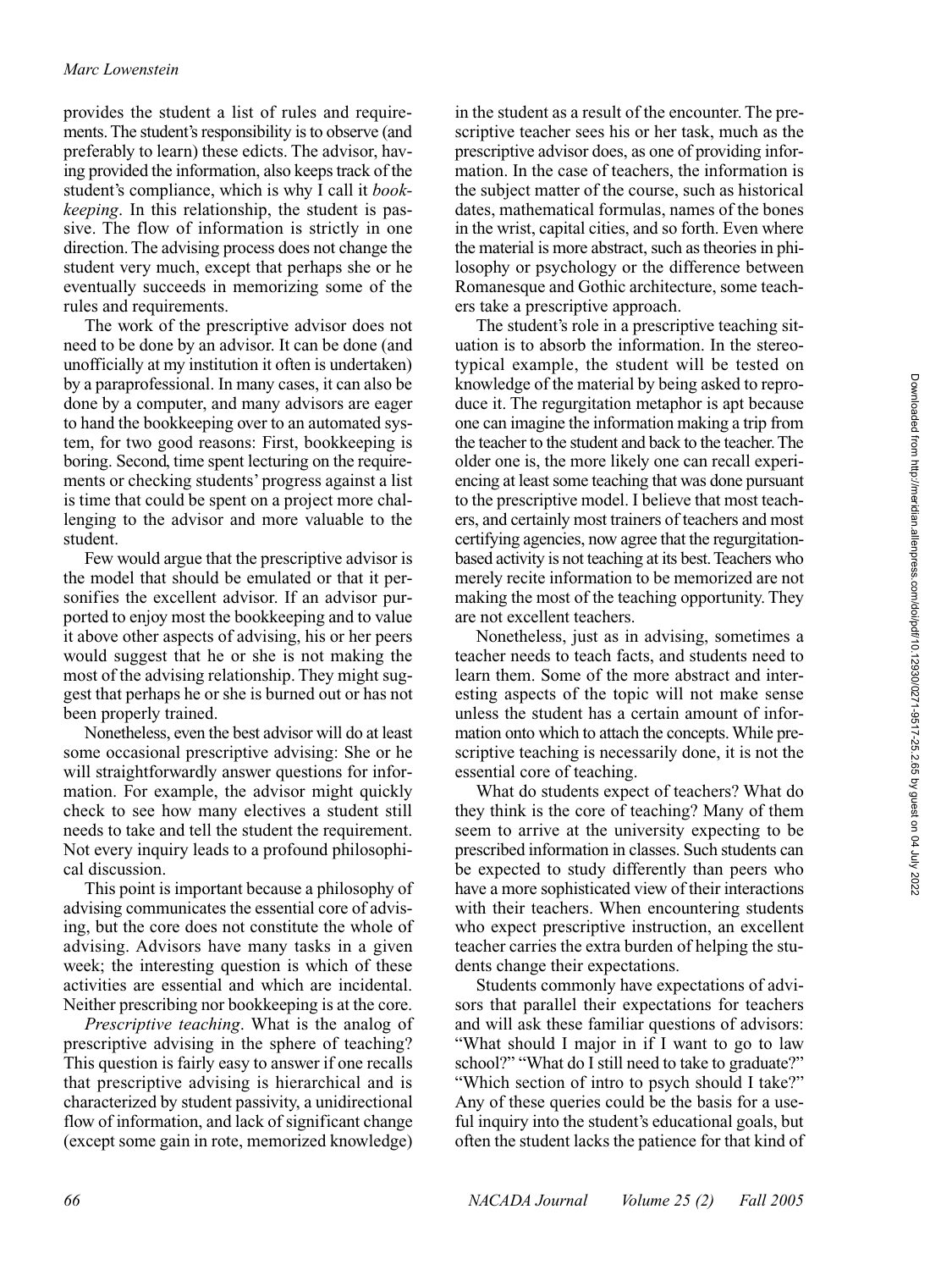inquiry; she or he wants only to be told the answer, to be told what to do, to be advised prescriptively.

# *The Developmental Model*

*Developmental advising*. The common term *developmental advising*—which I call *advising as counseling*—can be attributed to an important article titled "A Developmental View of Academic Advising as Teaching" by Crookston (1972). Crookston described developmental advising as being concerned "not only with a specific personal or vocational decision but also with facilitating the student's rational processes, environmental and interpersonal interactions, behavioral awareness, and problem solving, decision-making, and evaluation skills" (p. 5). In this statement, the cognitive facet is mentioned along with other aspects of development, but it is hardly singled out as holding special importance.

Crookston's argument for adopting his developmental view is the model's superiority to prescriptive advising (a term he also coined). Developmental advising is superior: It is a twodirectional dialogue (instead of a monologue) in which the student and advisor interact, and the student is an active (rather than passive) participant. In the ideal case, the student is changed by the process; that is, his or her personal development is enhanced.

I believe that Crookston's key insight is that in any particular advising encounter, the goal should extend beyond the specific substantive question at hand; it should be broader, more lasting, and more profound than the prescription of advice. In Crookston's view, the more profound goal is to enhance the student's development, and even those who do not agree with *this* proposition should not lose sight of his more general point: Advising should always have a goal that goes beyond providing information.

I have argued previously (Lowenstein, 1999) that the interactive, dialogic, life-changing features of developmental advising are effective in showing its superiority to prescriptive advising, but are not sufficient to show its superiority to every possible alternative. In fact, no other alternative to prescriptive advising was discussed by Crookston (1972). The features just cited show that developmental is a superior style or technique of advising compared to prescriptive. But technique is not the only dimension. There is also a question as to whether developmental advising presents a compelling view of the goal of advising. I argue that it does not.

*Developmental theory and teaching*. As defined by a developmental model, what is advising as teaching? If advising is designed to facilitate the student's intrapersonal growth, and advising is a kind of teaching, then what is the developmental advisor teaching? Notwithstanding his provocative title, Crookston (1972) did not say a great deal about advising as teaching. Quoting an earlier paper of his own, he said (p. 5), "Teaching includes any experience in the learning community in which teacher and student interact that contributes to individual, group, or community growth and development and can be evaluated."

As a definition, Crookston's expression of the developmental advisor as teacher is deficient because it fails to distinguish teaching from numerous other activities conducted in educational institutions. Probably Crookston was not attempting to capture the full usage of the word, the normal purpose of a definition, but was making the point that some activities not typically considered teaching should be thought of as teaching. His point is useful, but not in this context: If one explicates academic advising by saying it is like teaching, she or he needs to first capture the basic concept of teaching. That is, if one is to explain an unfamiliar, vague, or disputed concept (academic advising in this case) by comparing it to a more familiar, settled one (teaching), then he or she should base the interpretation on a familiar, uncontroversial use of the more traditional concept.

Crookston asked the reader to look at both teaching and advising in a new way or at least differently from the prescriptive/bookkeeping perspective. Although he did not explain teaching in any detail, it is possible to infer a little about what "developmental teaching" would be. Compared to prescriptive teaching, developmental teaching would be more interactive and would call for a more active student role. Most would agree that these are good characteristics in teaching. That is, as with advising, any particular teaching encounter should involve more than just a transfer of information; it is also an opportunity to enhance the student's personal development.

However, to say that students' personal development is the essential core of teaching is to ignore teachers' (professors') primary academic goals and responsibilities. Most would approve of professors who eschew straight recitation of facts and figures and instead draw students into open dialogue. Such dialogue may occasionally focus on students' personal growth and development, but most would not support a professor of chemistry (or history, eco-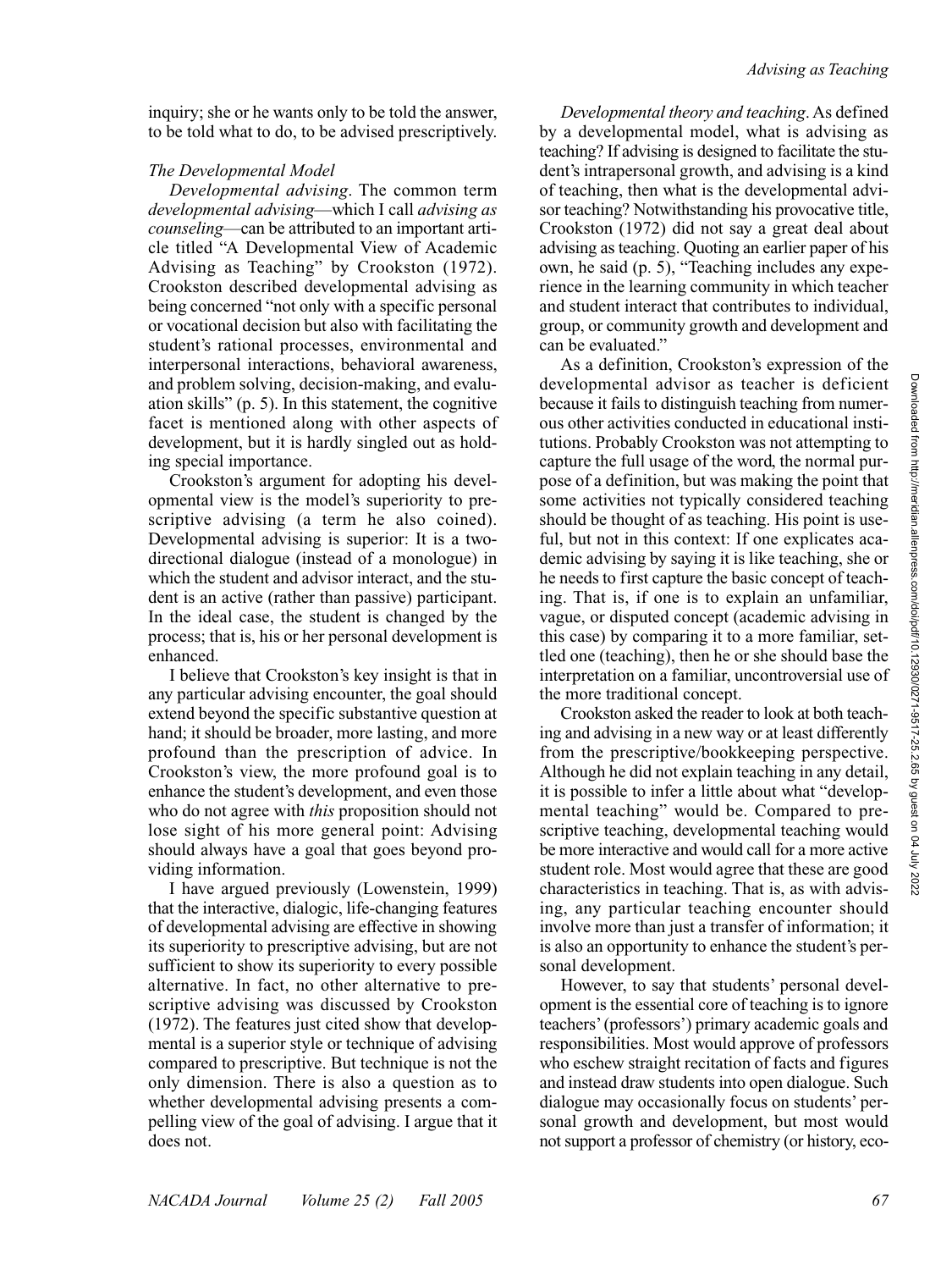# *Marc Lowenstein*

nomics, or computer science) who thought that student development was her or his primary role and who saw the teaching of the ideas and techniques of the discipline as merely one aspect among others of accomplishing the overall goal. Because it fails to identify the critical component, the part that defines the essence of the activity, Crookston's very broad definition of teaching is unconvincing as a persuasive model for advising.

No one wants to defend a professor who sees his or her entire role as compiler of historical dates or provider of the instructions for mathematical manipulations, but the important goals not pursued by the prescriptive teacher may have little to do with students' personal development. Rather, the prescriptive professor fails to do something that Crookston does not discuss but that most excellent professors are known for doing: They engage the student in active learning.

#### **Advising as Teaching**

Because developmental advising has been the dominant paradigm for so long, many writers have attempted to pick up the discussion where Crookston left it. In the process, some detail has been added to Crookston's sketchy account of teaching. For example, Kramer (2003, p. 6) listed nine principles of effective advising that "are also at the heart of the successful classroom experience. Their application to advising is why Crookston coined the term *advising as teaching*." The principles are that faculty must

1) engage the student; 2) provide personal meaning to students' academic goals; 3) collaborate with others or use the full range of institutional resources; 4) share, give, and take responsibility; 5) connect academic interests with personal interests; 6) stimulate and support student academic and career planning; 7) promote intellectual and personal growth and success; 8) assess, evaluate, or track student progress; and

9) establish rapport with students.

Kramer urged advisors to model their practices on that of teachers by, for example, devising an advising syllabus analogous to a course syllabus.

Kramer's principles put more meat on the bare bones of Crookston's advising-as-teaching concept. However, even fleshed out, Crookston's description of advising as teaching communicates more about the nonprescriptive style and technique of teaching and advising that it does about the topics advisors teach or about how excellence in teaching sheds light on excellence in advising.

In an effort to connect advising to teaching, Wade and Yoder (1995, p. 100) stated:

Teaching and advising both reflect an ongoing process requiring two way communication between student and teacher or student and adviser. Effective teaching and effective advising reflect a developmental relationship that focuses on the needs and personal growth requirements of the student/advisee. Teaching is not telling and advising is not telling.

According to Wade and Yoder, effective teachers and advisors share a number of characteristics. Both are "caring, good listeners, knowledgeable about their content areas, and prepared. Both believe in the human dignity of all their students. Their behaviors reflect clarity, enthusiasm, warmth, flexibility, availability, and businesslike, task-oriented behaviors."

These characterizations are certainly positive, and they offer ideas that both teachers and advisors should take into account. However, they are less helpful in defining the core of advising because they do not differentiate teachers and advisors from many other professionals on campus. The behaviors described should be found in the registrar's office, the financial aid office, and the bursar's office, not to mention the counseling center, as much as in the classroom or advising office.

Perhaps more important, neither Kramer (2003) nor Wade and Yoder (1995) offer an account of teaching that illuminates the nature of advising. Their statements lack a focus on the relationship between teaching and learning. Teaching that is focused on learning and the primacy of the academic, but not on prescriptivism, can be easily found, and most can quickly identify the excellent teachers with whom they are familiar.

#### **Teaching and Learning**

The excellent teacher focuses on the academic material in a way that promotes active learning. The description is familiar, not groundbreaking. Unlike Crookston's definition, it is based upon a conception of teaching that most academics would recognize as central to excellent college teaching. It is therefore the foundation on which an account of advising as teaching should be based. The excellent teacher

• organizes and sequences the material to facilitate students' learning. Concepts are introduced in an order such that students will be most likely to see the logical progression of the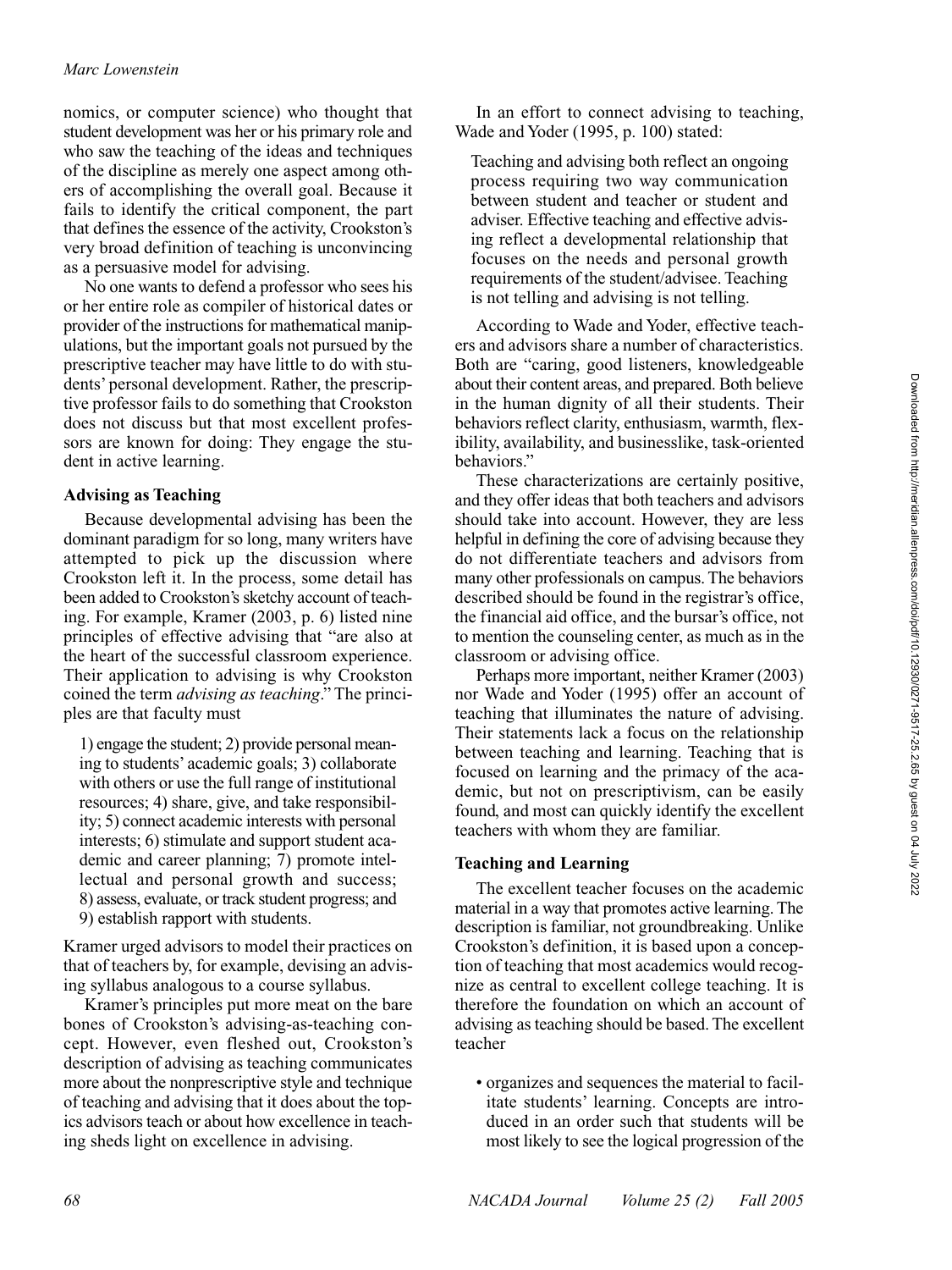course and the interrelationships of the ideas presented. In particular, a clear distinction is drawn between basic principles and the supporting details.

- focuses on modes of thinking. Students are led to discover, recognize, and imitate the distinctive modes of reasoning that characterize the discipline.
- models for the student how one might interact with the material. This needs to be done with sensitivity because students are not to get the impression that the instructor has the only way to respond to the material, but useful modeling can be accomplished.
- helps to put material in perspective with other information students have acquired. Students are invited to find ways that the ideas studied confirm, explain, are explained by, or conflict with ideas that they have previously absorbed from the course, other courses, or everyday life.
- brings out interrelationships of ideas. For example, students place events, theories, or phenomena (a) and (b) into context by seeing how (a) led historically to (b), contradicts (b), or is an example of (b).
- sometimes puts the course as a whole in perspective by relating it to other courses students have taken or to the entire curriculum.
- helps students to synthesize an overview of the material. By understanding the structure or *logic* of the material, the student can assimilate and (if necessary) memorize some of the relevant facts. In this context *logic* refers to a logical structure that is sometimes reflected in a course outline but not always kept in the students' view throughout the course. For example, when students are required to master specific facts, perhaps even to memorize them, the excellent teacher keeps students motivated by keeping the logic behind the course in the forefront and thereby helping students understand why the facts matter.

Perhaps the ability to help students synthesize an overview of the logic of the course is the most important attribute of the excellent teacher. The excellent instructor coaches each student to develop for her or himself a sense of the course's logic and of how the ideas fit together to make a coherent whole. The instructor may also have a more specific goal, based on the discipline and level of course, regarding the students'understanding of the course's logic. The teacher's goal may lie on a continuum characterized by his or her belief that the student should a) see the course's logic in more or less the same way as the instructor to z) find or construct her or his own distinctive logic.

The listed qualities and activities describe, in part, the type of teaching that deserves to be called excellent. In the next part of the paper, a picture of advising as teaching is modeled after the described picture of teaching; it is a different picture from that suggested by Crookston of developmental teaching because the instructor is not focused broadly on personal development but more specifically on facilitating learning. Of course, excellent teachers may attend to students' personal development, and I would not dispute sometimes this is a desirable activity for professors; however, it is not the primary responsibility of a professor.

# **Learning the Curriculum**

What does this description of teaching imply about advising? I suggest that an excellent advisor does the same for the student's entire curriculum that the excellent teacher does for one course (Lowenstein, 2000). The entire curriculum refers both to the student's major and to the courses taken to meet general education requirements. The relationships to which I subsequently refer may be between two individual courses or between two groups of courses. The underlying thesis is as follows: Learning transpires when a student makes sense of his or her overall curriculum just as it does when a person understands an individual course, and the former is every bit as important as the latter. In fact, learning in each individual course is enhanced by the learning of the curriculum, and thus may continue long after the course has been completed. Finally, whereas the individual course is the domain of the professor, the overall curriculum is most often the domain of the academic advisor, and the excellent advisor coaches the student through the process of learning the curriculum.

More specifically, the excellent advisor, who shares this view of the task,

- helps students put each part of the curriculum into perspective. That is, she or he helps them get past the clichés about breadth of education and focus on how the different areas of study support each other.
- compares and contrasts modes of thinking found among the various disciplines. He or she might ask challenging questions of the advisee: How is reasoning in natural science similar to that in social science, and how is it different? How is literary criticism different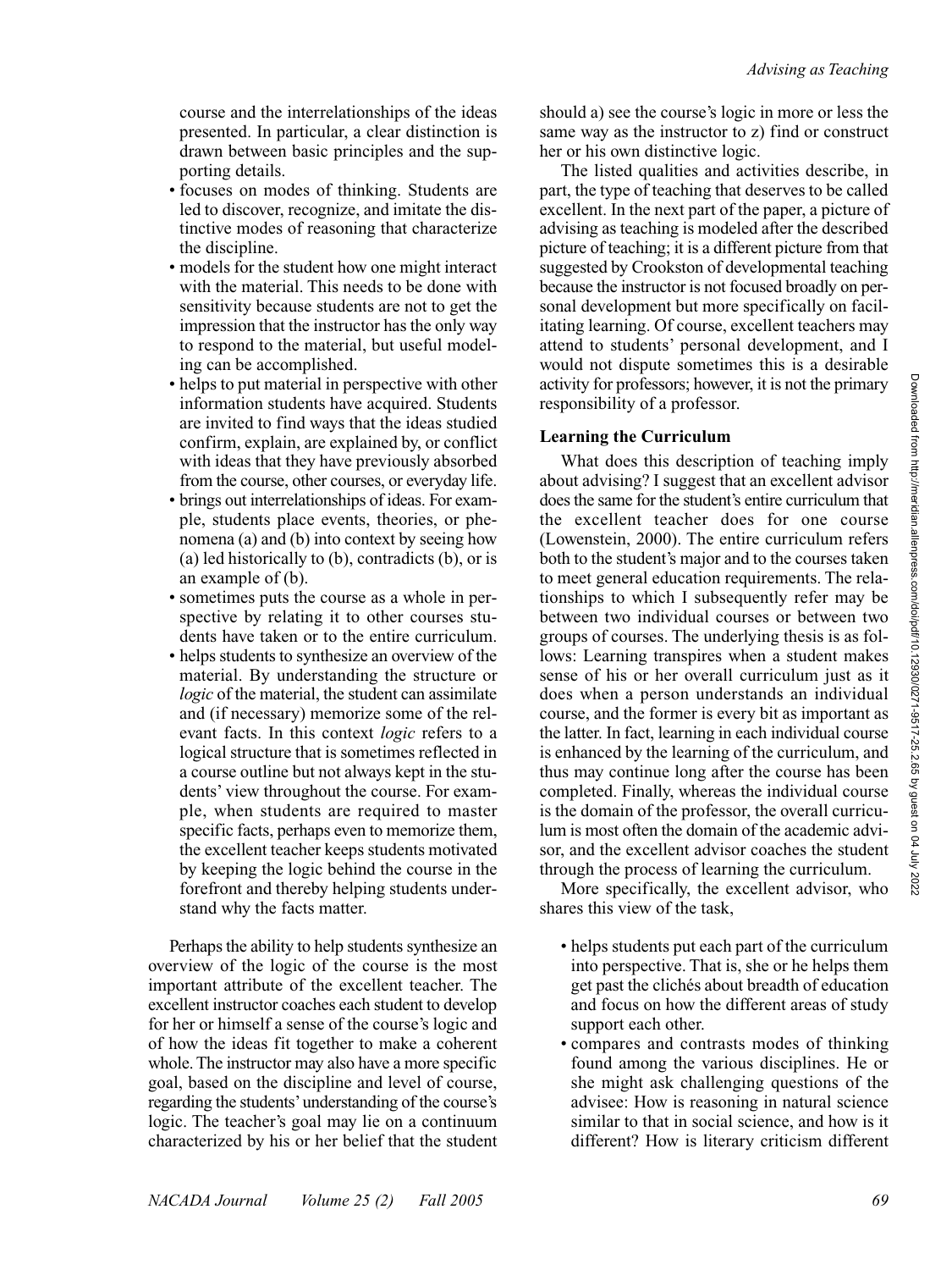from both natural and social sciences? Are there any similarities between them?

- helps students sequence their learning experiences to optimize their effectiveness. Maybe a student can pass marketing research without having taken quantitative methods, but the student will not learn as much as if she or he had an understanding of statistics.
- brings out interrelations among disciplines and modes of thought, helping the student to discover how they complement each other. For example, a student might study aggression in a psychology course and then come across the term *aggression* again in international politics. He or she will benefit from trying to relate the two ways of thinking about the term.
- helps the student pay attention to transferable skills being developed and to focus on how various courses enhance these in distinctive ways. Students' mastery of generic skills will be greatly facilitated if it is done more consciously than it usually is done. By talking (for example) about the role logical reasoning plays in two courses, advisors make the student much more conscious of its meaning and importance; the student is also more likely to spot it without prompting in the future.
- helps the student focus on modes of learning that are being mastered and understand that intellectual growth involves mastering a variety of learning methods. Some courses emphasize understanding a block of material; others are more focused on mastering certain intellectual or physical techniques.
- helps the student synthesize an overview of her or his education and gain an understanding of its structure or logic. How does one course support, contrast with, or follow upon another? How does this cluster of courses support, contrast with, or follow upon that cluster? How does each contribute to an overarching explanation about the world and an individual's place in it?

Every time the student needs to make a choice (of majors, of tracks within a major, of individual courses), the advisor has a teachable moment, and the excellent advisor seeks to help the student decide, in the context of his or her emerging understanding, the direction and goals as well as the logic of his or her education as a whole.

The advisor knows that many of the requirements that the faculty have created are intended to impose a portion of the curriculum's logic; a general education distribution is required for a reason. However, just as within an individual course, students can often create their own logics that depend on their own experiences and the direction of their thinking, so each student individually constructs relationships between courses and groups of courses that may be a little different from those of every other student. For this reason, the logic of a student's curriculum is partly influenced by decisions that the faculty and the institution have made and partly is the result of the student's own creative work. Even with regard to the former, however, notwithstanding the fact that the faculty have arranged the curriculum based on their own idea of its logic, the students have the opportunity to re-create that logic for themselves as they experience the courses.

# **Making Meaning of the Curriculum**

Some authors have recognized the benefits of focusing on students'learning to elucidate the purpose of advising. For example, Hemwall and Trachte (2003) share my concern for defining advisor teaching, and they also perceive that advising needs to help the student gain perspective on her or his entire education and provide an opportunity to develop higher-order thinking skills. They have suggested using the institutional mission statement as a teaching text to help students set learning goals. They also recognize that "thinking about advising as learning requires understanding and applying the principle that students learn through the active construction of knowledge" (2003, p. 17), an insight similar to my point that, in the advising process, the student has the opportunity to construct the logic of his or her curriculum.

Reynolds (2003, p. 23) made a related observation:

Without the cohesion of a strong curriculum and people (including advisors and directors of advising programs) who can articulate clearly the purpose of the curriculum, students may graduate believing that they have completed a series of unconnected courses, marked by checks on an arbitrarily mandated list, without being aware that they have also acquired skills (and marketable ones at that) that can foster self-guided learning.

Reynolds recognized the central importance of the logic of the curriculum. I would add an emphasis on the need for the student to discover and create this logic with the advisor's coaching.

What are some of the relationships that comprise the logic of the curriculum? The following account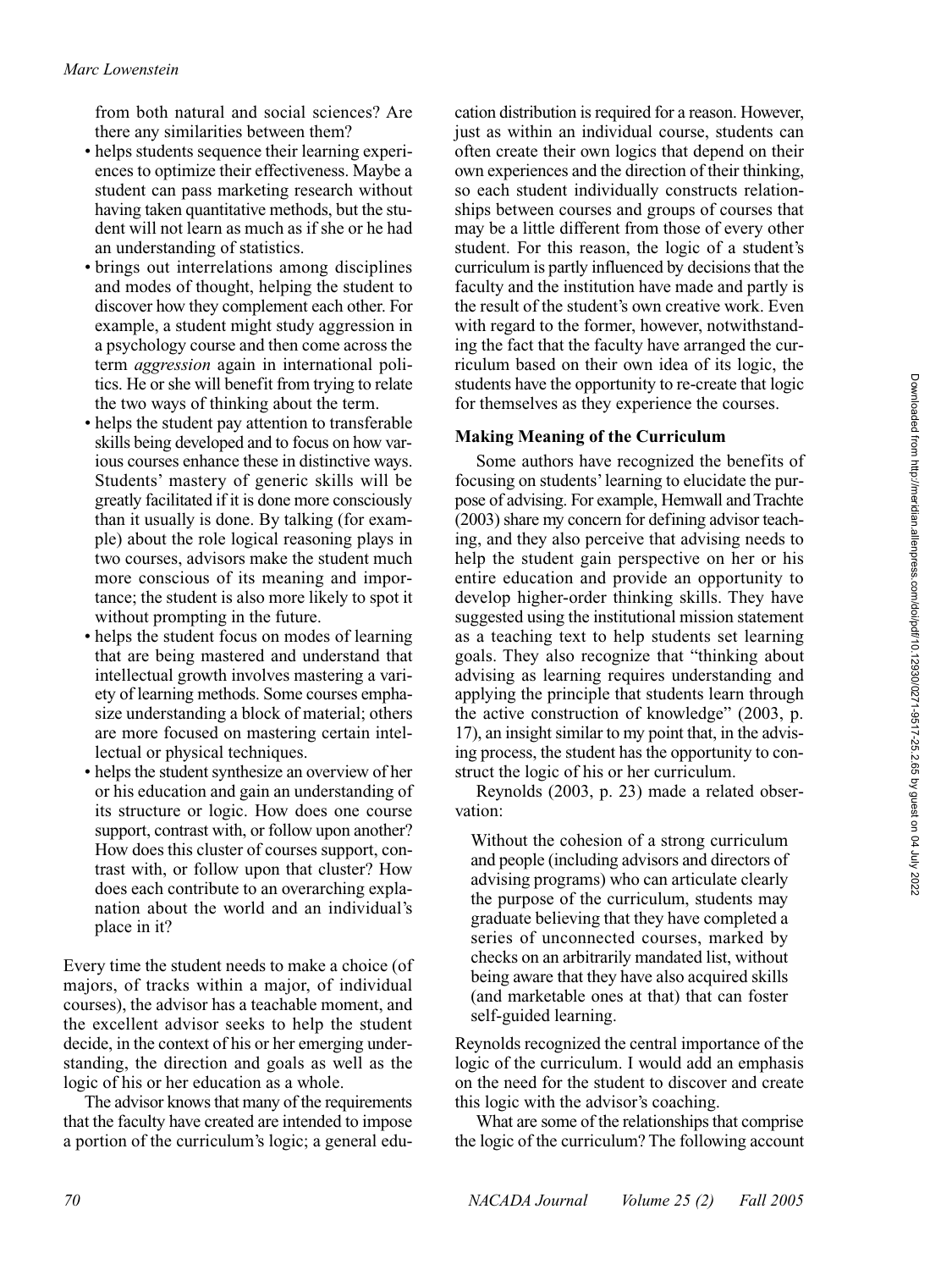is sketchy and preliminary; it can be expanded, corrected, or taken in entirely different directions. However, I wish to provide at least enough details to support my contention that there are important concepts to be taught and learned in this area. With this in mind, I suggest that the following list presents some ideas about the relational elements of the curriculum that can be shared with students:

- Instructive contrast: study of a discipline that is enhanced by understanding how it differs from other disciplines. The difference may lie in the complementary methods used to study the same topics or in the complementary aspects of the topic under study.
- Skill dependency: a course must be completed for students to develop the skills needed to master another course. Students come to college familiar with this requirement in mathematics, but in other disciplines, the necessary skills buildup may be too subtle for students to see on their own.
- Content dependency: a course must be completed for students to understand concepts that will be used in another. This case is more common within a discipline than between disciplines.
- Content coverage: a series of courses is needed for students to see the range of material. Examples of content than spans many courses include a series of historical periods or regional literatures. The complementary study of microeconomics and macroeconomics provides another example.
- Cause and effect: one course should be taken before another because it covers events or phenomena that are/were the causes of events covered in the latter class. This might occur in areas such as art history.
- Methodology coverage: a discipline includes several methodologies, and multiple courses must be completed for the student to become adept at all of them. For example, a literature program might include courses employing different schools of criticism.
- Reduction: if one discipline (usually in science) can be reduced to (i.e. completely explained in terms of) another, it is desirable to study the latter first. The order may not be crucial to student understanding of the courses, but the connection of the material needs to be developed.

In many cases, often based on the relational elements listed above, the faculty has created prereq-

uisite sequences so that students are required to take courses in a certain order. When these sequences have been defined, advisors may not have the burden of persuading students to follow the rules (a prescriptive task), but they still have the opportunity to enhance student learning by helping them to understand the relationships among the courses. Where sequencing rules are not imposed, advisors have the opportunity to help students think through the relationships among the courses and make sequencing choices with those relationships in mind.

# **Learning-Centered Advising**

The college student has the task of creating meaning out of her or his learning, or alternatively, of creating a curriculum, or an education out of the raw materials of the various courses that she or he takes. This task is accomplished by building an edifice in which the various components are related to each other in the various ways described. Each student will have a unique curricular structure; even two students who take the same set of courses may have different educations because they may relate the component courses in different ways.

The advisor is the student's coach in this process, and the role is an essential one. Few students come to college with any experience in the type of thinking needed for creating a logic to the curriculum, or even with the notion that such a task might exist. The advisor has the unique opportunity to introduce the student to the idea that an education is not just the sum of its parts, to provide examples by recommending some choices with a *structural* rationale, to encourage early efforts at thoughtful curriculum building, and to support generally the student throughout the curriculum-building process. Advisors are more likely to use Socratic questioning than lecturing because the student will learn better from thinking through the process than from being told how to perform it.

The curriculum-building process will probably start with discussion of the reasons for the requirements that the student must meet. The rationale for the general education requirements is usually more of a mystery to students than is that for the major, but each is worth trying to comprehend. Students who understand the reasoning behind requirements have made a key step toward being able to use similar reasoning to make choices where they are permitted and to fit those choices into the growing whole. Advisors can help students make this transition.

The student gains from this process by understanding better the reasons both for the fixed rules,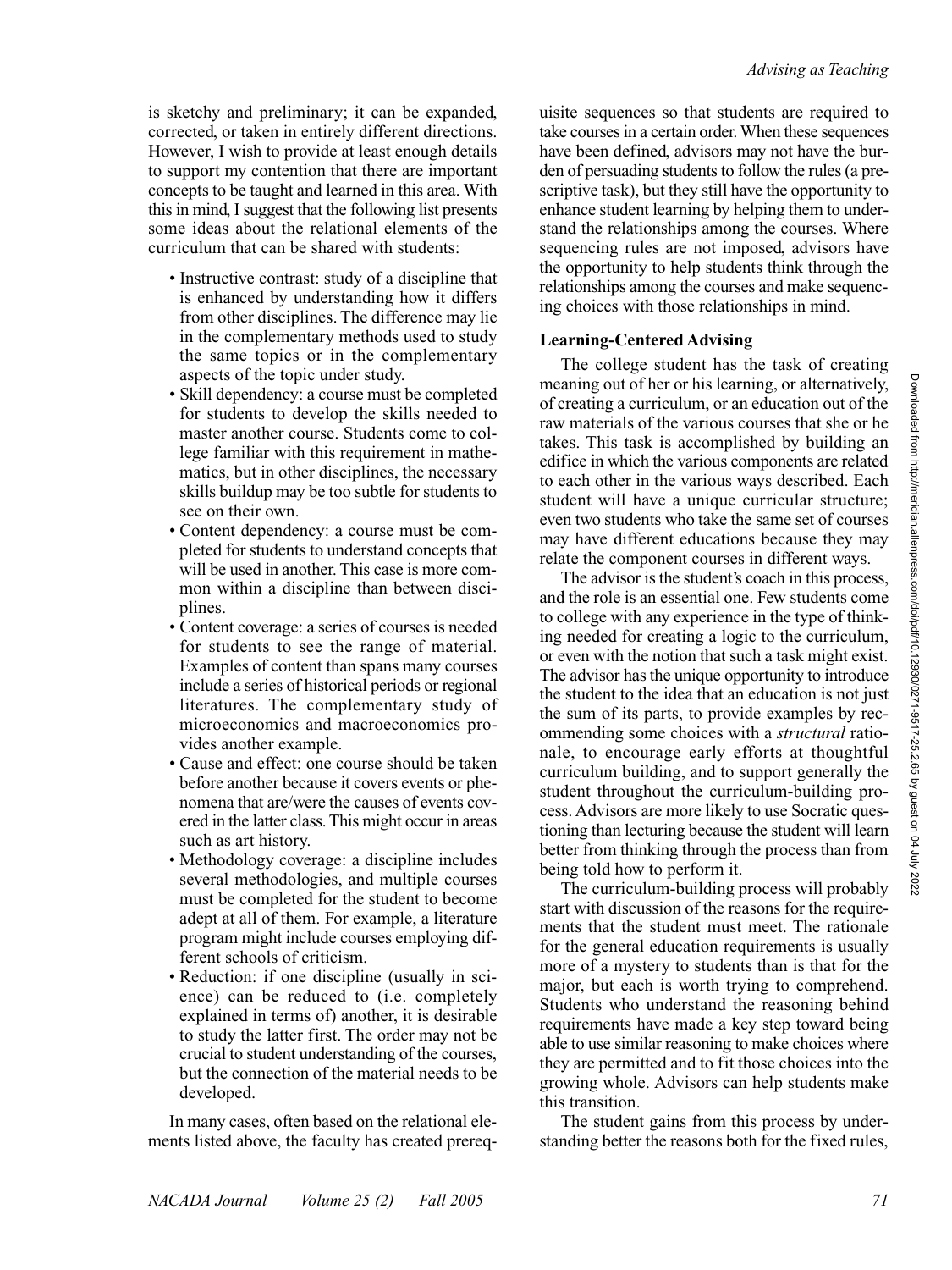policies, and requirements and for the choices that he or she makes. Moreover I believe that the student with a strong grasp of the role of each course in her or his curriculum is also likely to learn more in each course. He or she will constantly be relating the material to that of other classes, which in turn will provide new perspectives on the new and old material. This phenomenon is one of the reasons why a well-constructed education prepares one for lifelong learning: The learning continues every time new information is juxtaposed with previously acquired knowledge, and both old and new ideas are transformed in the process.

In fact, when considered as coach for curriculum building, the advisor is arguably the most important person in the student's educational world. Bits and pieces of learned material from classes will have varying degrees of importance in the life of the graduate, but if the student has successfully organized those pieces into a coherent worldview, the process can be repeated throughout life and becomes a powerful, invaluable tool for organizing and thinking about almost anything. Every day the lifelong learner will want to thank the person who helped her or him master such a skill. Even if circumstances change or his or her worldview is altered, the lifelong learner will still be using the skills developed in partnership with his or her advisor.

So, what do advisors teach? The answers are as follows:

- how to find/create the logic of one's education;
- how to view the seemingly disconnected pieces of curriculum as parts of a whole that makes sense to the learner, so that she or he learns more from them;
- how to base educational choices on a developing sense of the overall edifice being selfbuilt; and
- how to continually enhance learning experiences by relating them to knowledge that has been previously learned.

Because learning is the key concept, I refer to this described philosophy as the *learning-centered philosophy of advising*. The practice described might be labeled *learning-centered advising*.

What, then, should be said about the developmental view? The early advocates of developmental advising deserve credit for promoting a vision that took advising beyond bookkeeping. However, the learning-centered view captures the best of the developmental model and allows one to look beyond it. The learning-centered view shares the virtues of the developmental model:

- Advising is not seen as prescriptive.
- Advising is an interactive process.
- The student is not passive but plays an active role.
- The student is changed by the advising experience.

However, according to the learning-centered view, the core purpose of advising is to enhance learning, a more academically oriented goal than the broader personal growth advocated by developmental-model proponents. Advisors following the learning-centered model will undoubtedly pay some attention to the affective development of students, just as many good teachers do. In fact, they will also offer some prescriptive advising every so often, when the circumstances call for it, just as developmental advisors will. However, neither of these practices will define the profession. At its core, advising enhances student learning, and advisors' primary objective is to coach advisees into an understanding of the overall structure and logic of their curriculum.

### **Implications**

The developmental model has been the dominant paradigm in academic advising for years. This status has consequences. Many official and unofficial practices of advisors and advising systems are based on decisions that reflect a developmental prejudice and could have been made differently if a different model had been the impetus behind them.

Most important, advisors will be trained in the paradigm to which the trainers subscribe. If advising is to be like developmental counseling, people who are trained to be counselors and know much about student development will be (and are) sought for advising positions. O'Banion (1972), in one of the seminal expositions of developmental advising, took this view. For O'Banion counseling is the heart of advising, and counselors are the people best suited to do it.

However, if advising is about facilitating and enhancing academic learning, institutions hiring advisors will be looking for the breadth of academic background of advising candidates as well as their appreciation of the contributions of a range of disciplines. Curriculum experts chosen as advisors will likely have liberal arts educations, but no single or combination of disciplines will likely dominate their backgrounds. They have been trained to take a broad view, to integrate ideas synthetically. Many university faculty members will be well qual-